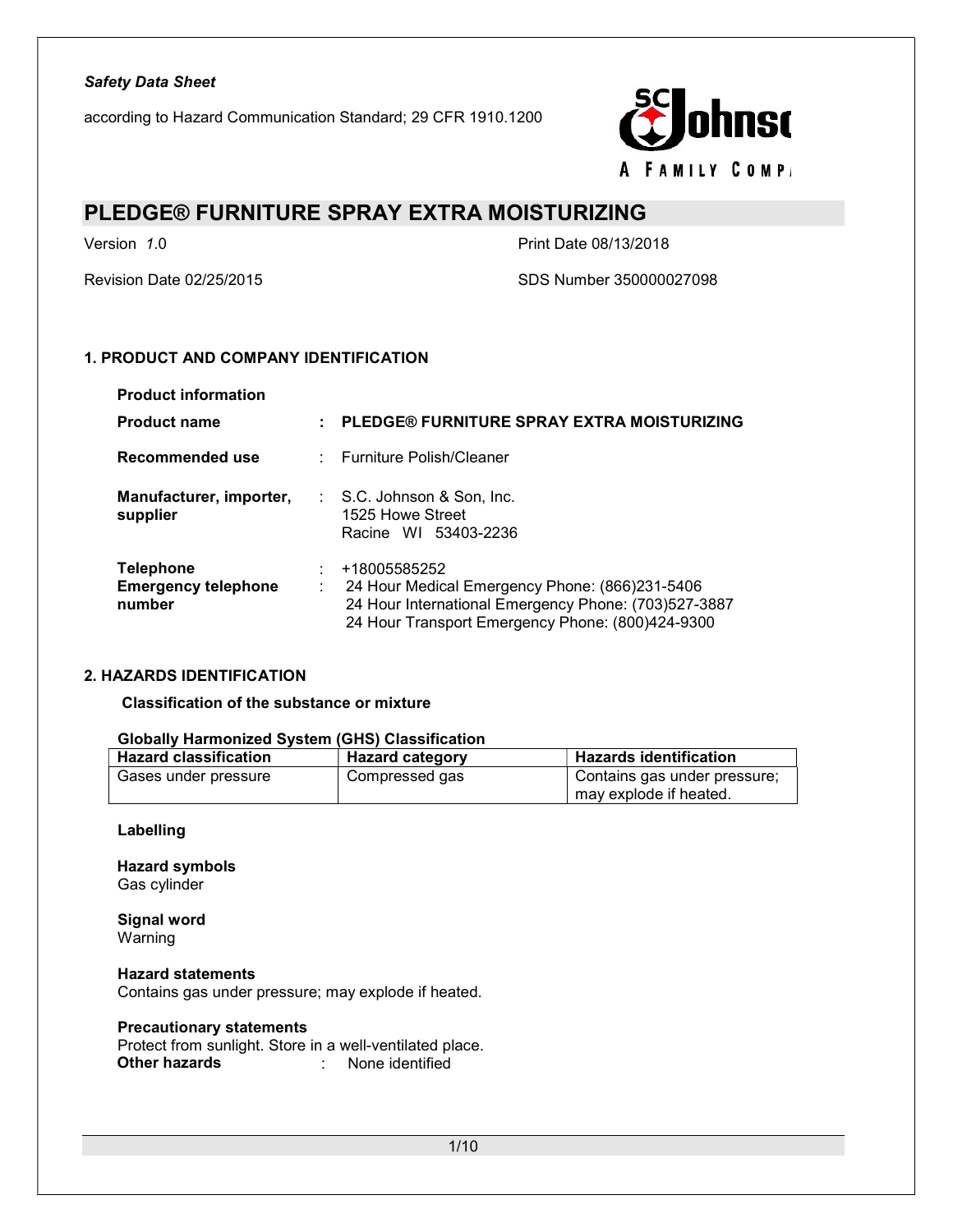according to Hazard Communication Standard; 29 CFR 1910.1200



# PLEDGE® FURNITURE SPRAY EXTRA MOISTURIZING

Version 1.0 **Print Date 08/13/2018** 

Revision Date 02/25/2015 SDS Number 350000027098

### 3. COMPOSITION/INFORMATION ON INGREDIENTS

| <b>Chemical Name</b>                                                                                                               | CAS-No.    | Weight percent |  |
|------------------------------------------------------------------------------------------------------------------------------------|------------|----------------|--|
| Naphtha, petroleum, light alkylate                                                                                                 | 64741-66-8 | $1.00 - 5.00$  |  |
| The specific chemical identity and/or exact percentage (concentration) of this composition has been<br>withheld as a trade secret. |            |                |  |

For additional information on product ingredients, see www.whatsinsidescjohnson.com.

## 4. FIRST AID MEASURES

| Eye contact         | No special requirements  |
|---------------------|--------------------------|
| <b>Skin contact</b> | No special requirements  |
| <b>Inhalation</b>   | No special requirements. |
| Ingestion           | No special requirements  |

### 5. FIREFIGHTING MEASURES

| Suitable extinguishing<br>media                | Use water spray, alcohol-resistant foam, dry chemical or<br>carbon dioxide.                                                                                                                                                                                                               |
|------------------------------------------------|-------------------------------------------------------------------------------------------------------------------------------------------------------------------------------------------------------------------------------------------------------------------------------------------|
| <b>Specific hazards during</b><br>firefighting | Aerosol Product - Containers may rocket or explode in heat of<br>fire.                                                                                                                                                                                                                    |
| <b>Further information</b>                     | Fight fire from maximum distance or protected area. Cool and<br>use caution when approaching or handling fire-exposed<br>containers. Wear full protective clothing and positive pressure<br>self-contained breathing apparatus. In case of fire and/or<br>explosion do not breathe fumes. |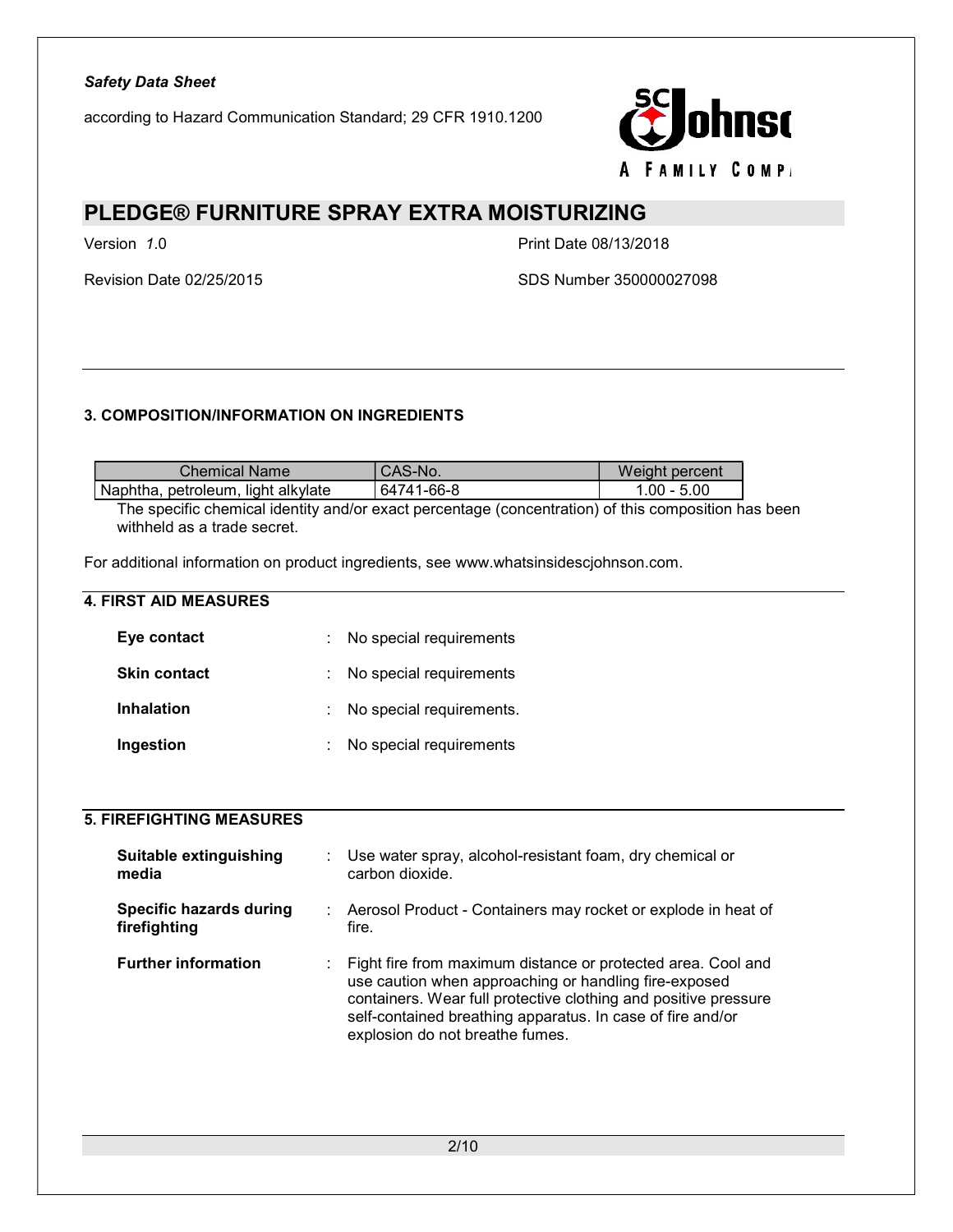according to Hazard Communication Standard; 29 CFR 1910.1200



## PLEDGE® FURNITURE SPRAY EXTRA MOISTURIZING

Version 1.0 Print Date 08/13/2018

Revision Date 02/25/2015 SDS Number 350000027098

### 6. ACCIDENTAL RELEASE MEASURES **Personal precautions** : Remove all sources of ignition. Wash thoroughly after handling. **Environmental** precautions : Outside of normal use, avoid release to the environment. Methods and materials for containment and cleaning up : Sweep up and shovel into suitable containers for disposal. Clean residue from spill site. 7. HANDLING AND STORAGE Handling Precautions for safe handling : Avoid contact with skin, eyes and clothing. For personal protection see section 8. KEEP OUT OF REACH OF CHILDREN AND PETS.

| <b>Advice on protection</b><br>against fire and explosion | Normal measures for preventive fire protection.             |
|-----------------------------------------------------------|-------------------------------------------------------------|
| <b>Storage</b>                                            |                                                             |
| <b>Requirements for storage</b><br>areas and containers   | Protect from sunlight.<br>Store in a well-ventilated place. |

### 8. EXPOSURE CONTROLS/PERSONAL PROTECTION

### Occupational Exposure Limits

ACGIH or OSHA exposure limits have not been established for this product or reportable ingredients unless noted in the table above.

| Personal protective equipment |  |                            |  |  |  |
|-------------------------------|--|----------------------------|--|--|--|
| <b>Respiratory protection</b> |  | No special requirements.   |  |  |  |
| <b>Hand protection</b>        |  | : No special requirements. |  |  |  |
| Eye protection                |  | No special requirements.   |  |  |  |

3/10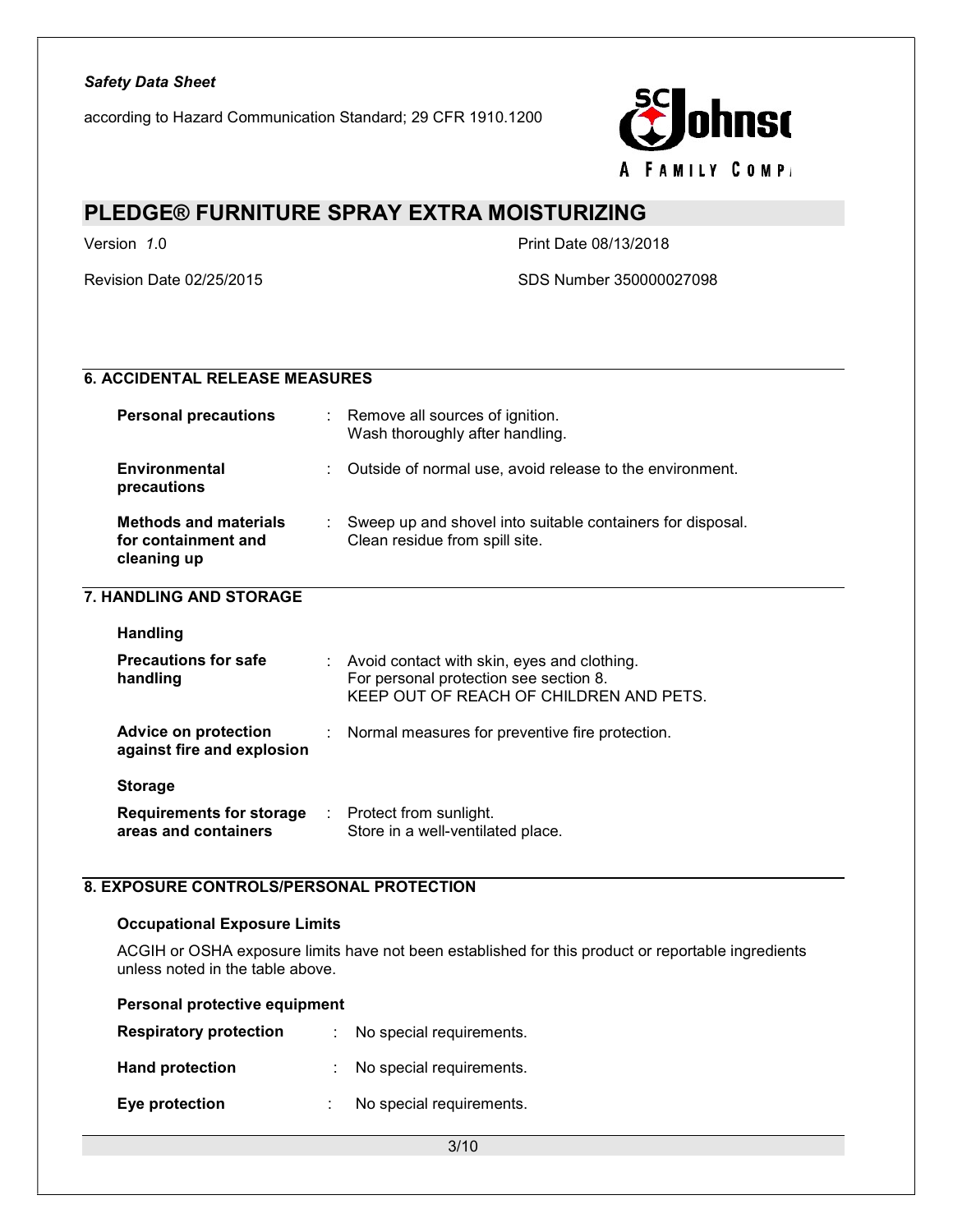according to Hazard Communication Standard; 29 CFR 1910.1200



# PLEDGE® FURNITURE SPRAY EXTRA MOISTURIZING

Version 1.0 **Print Date 08/13/2018** 

Revision Date 02/25/2015 SDS Number 350000027098

| Skin and body protection | No special requirements.                                                                                    |
|--------------------------|-------------------------------------------------------------------------------------------------------------|
| <b>Hygiene measures</b>  | : Handle in accordance with good industrial hygiene and safety<br>practice. Wash thoroughly after handling. |

### 9. PHYSICAL AND CHEMICAL PROPERTIES

| Form                                       | ÷<br>aerosol<br>Compressed gas                                                               |
|--------------------------------------------|----------------------------------------------------------------------------------------------|
| Color                                      | off-white<br>÷                                                                               |
| Odor                                       | Citrus                                                                                       |
| <b>Odour Threshold</b>                     | : Test not applicable for this product type                                                  |
| pH                                         | $: 7.5 - 8.5$<br>at $(20 °C)$<br>(as an emulsion)                                            |
| <b>Melting point/freezing point</b>        | : Test not applicable for this product type                                                  |
| Initial boiling point and<br>boiling range | : Test not applicable for this product type                                                  |
| <b>Flash point</b>                         | : > 95 C<br>> 203 °F<br>Method: Tag Closed Cup (TCC)<br>liquid<br>Propellant, does not flash |
| <b>Evaporation rate</b>                    | : Test not applicable for this product type                                                  |
| Flammability (solid, gas)                  | : Does not sustain combustion.                                                               |
|                                            | Upper/lower flammability or : Test not applicable for this product type                      |
|                                            | 4/10                                                                                         |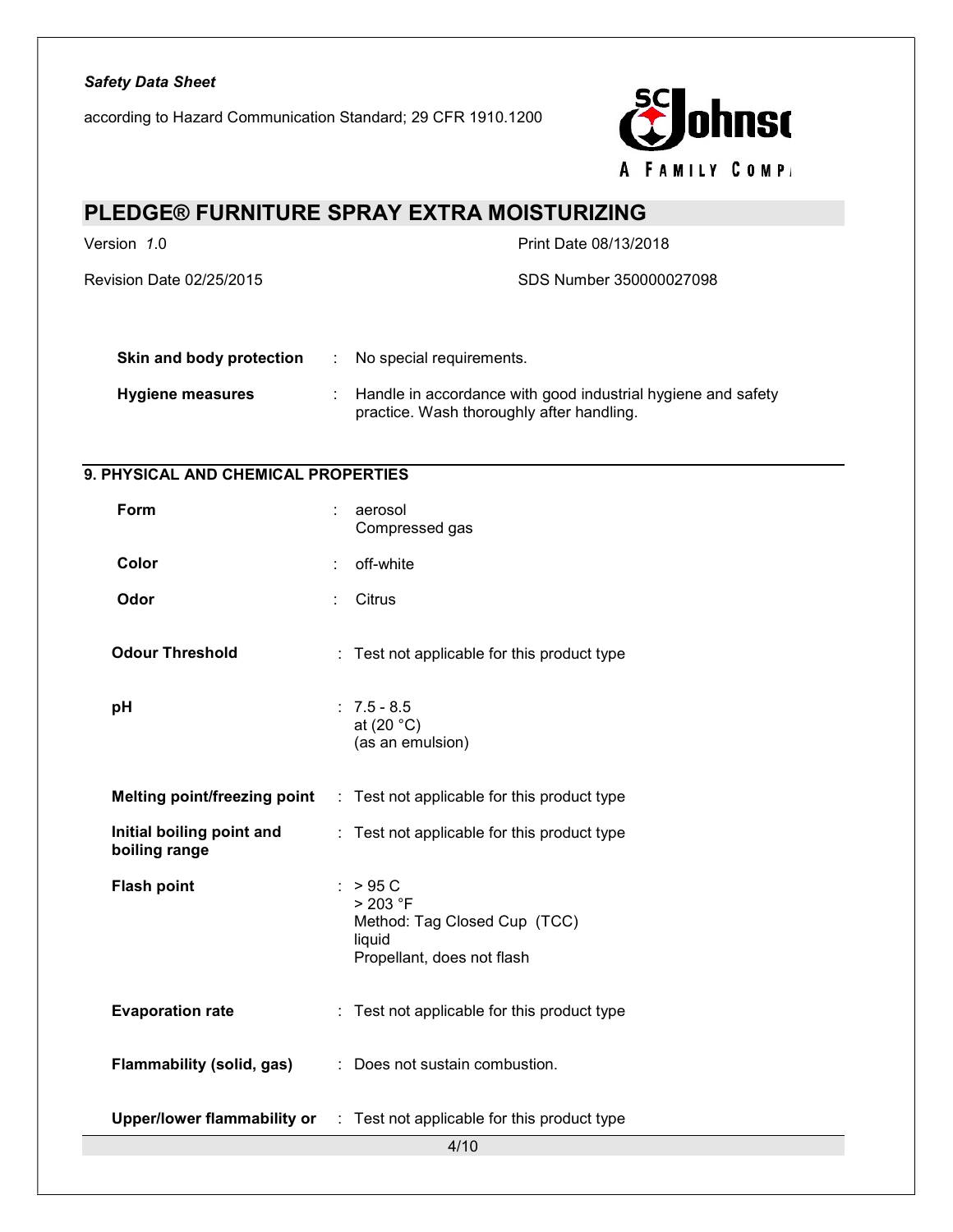according to Hazard Communication Standard; 29 CFR 1910.1200



## PLEDGE® FURNITURE SPRAY EXTRA MOISTURIZING

Version 1.0 **Print Date 08/13/2018** 

Revision Date 02/25/2015 SDS Number 350000027098

### explosive limits

| Vapour pressure                                                   | : Test not applicable for this product type                                                                    |
|-------------------------------------------------------------------|----------------------------------------------------------------------------------------------------------------|
| <b>Vapour density</b>                                             | : Test not applicable for this product type                                                                    |
| <b>Relative density</b>                                           | : $0.992$ g/cm3 at 20 °C                                                                                       |
| Solubility(ies)                                                   | : immiscible                                                                                                   |
| Partition coefficient: n-<br>octanol/water                        | : Test not applicable for this product type                                                                    |
| <b>Auto-ignition temperature</b>                                  | : does not ignite                                                                                              |
| <b>Decomposition temperature</b>                                  | : Test not applicable for this product type                                                                    |
| Viscosity, dynamic                                                | : Test not applicable for this product type                                                                    |
| <b>Viscosity, kinematic</b>                                       | : Test not applicable for this product type                                                                    |
| <b>Oxidizing properties</b>                                       | : Test not applicable for this product type                                                                    |
| <b>Volatile Organic</b><br><b>Compounds</b><br>Total VOC (wt. %)* | 2.6 % - additional exemptions may apply<br>*as defined by US Federal and State Consumer Product<br>Regulations |
| <b>Other information</b>                                          | None identified                                                                                                |

### 10. STABILITY AND REACTIVITY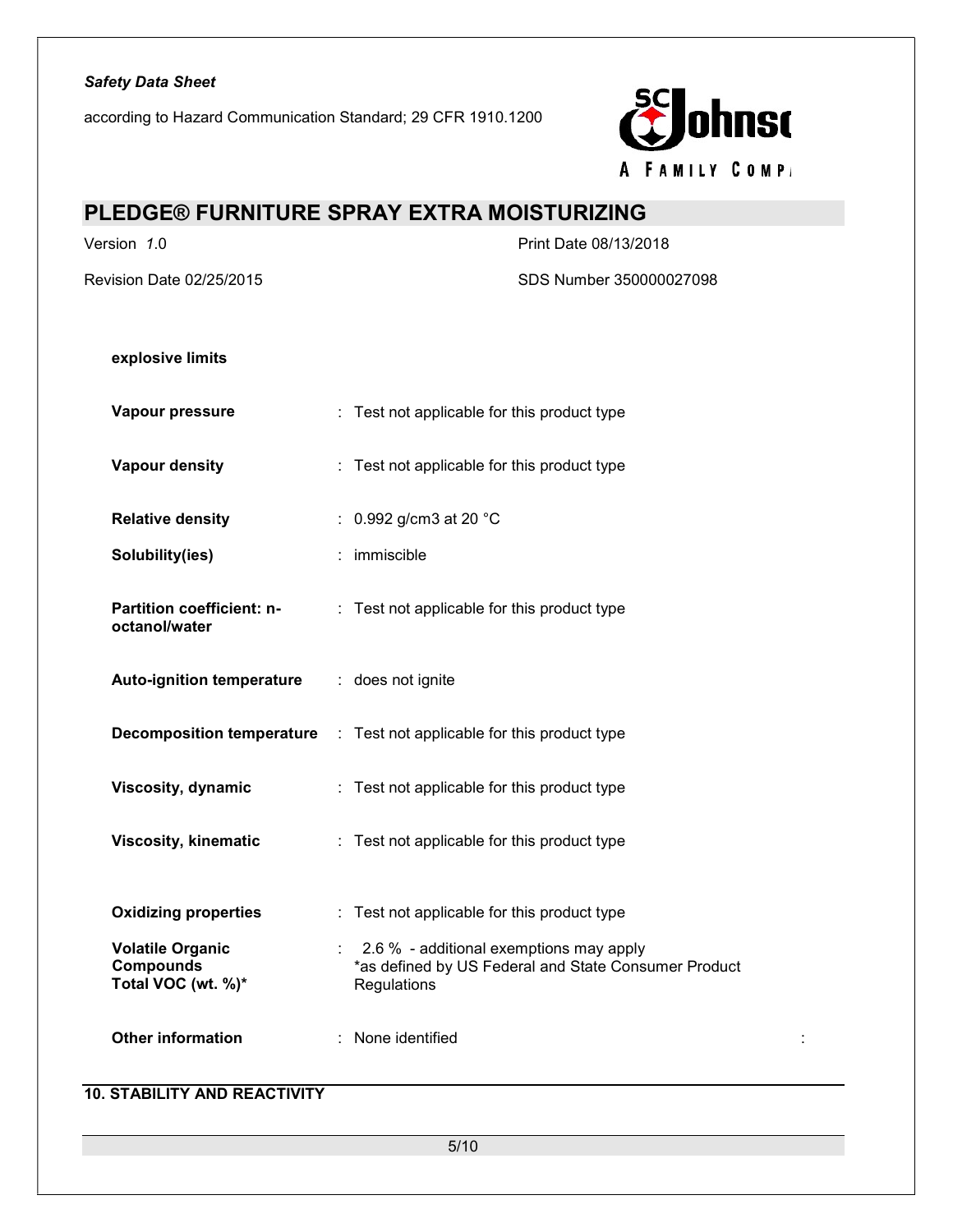according to Hazard Communication Standard; 29 CFR 1910.1200



# PLEDGE® FURNITURE SPRAY EXTRA MOISTURIZING

Version 1.0 **Print Date 08/13/2018** 

Revision Date 02/25/2015 SDS Number 350000027098

| <b>Possibility of hazardous</b><br>reactions | : If accidental mixing occurs and toxic gas is formed, exit area<br>immediately. Do not return until well ventilated. |
|----------------------------------------------|-----------------------------------------------------------------------------------------------------------------------|
| <b>Conditions to avoid</b>                   | $\therefore$ Direct sources of heat.                                                                                  |
| Incompatible materials                       | : Do not mix with bleach or any other household cleaners.<br>Strong bases                                             |
| Hazardous decomposition<br>products          | : Thermal decomposition can lead to release of irritating gases<br>and vapours.                                       |

### 11. TOXICOLOGICAL INFORMATION

| <b>Emergency Overview</b>                                      | : Warning                              |
|----------------------------------------------------------------|----------------------------------------|
| <b>Acute oral toxicity</b><br><b>Acute inhalation toxicity</b> | No data available<br>No data available |

Acute dermal toxicity : No data available

| <b>GHS Properties</b>                                  | <b>Classification</b>      | <b>Routes of entry</b> |
|--------------------------------------------------------|----------------------------|------------------------|
| Acute toxicity                                         | No classification proposed |                        |
| Skin corrosion/irritation                              | No classification proposed |                        |
| Serious eye<br>damage/eye irritation                   | No classification proposed |                        |
| Skin sensitisation                                     | No classification proposed |                        |
| Respiratory<br>sensitisation                           | No classification proposed |                        |
| Reproductive toxicity                                  | No classification proposed |                        |
| Specific target organ<br>toxicity - single<br>exposure | No classification proposed |                        |
| Specific target organ<br>toxicity - repeated           | No classification proposed |                        |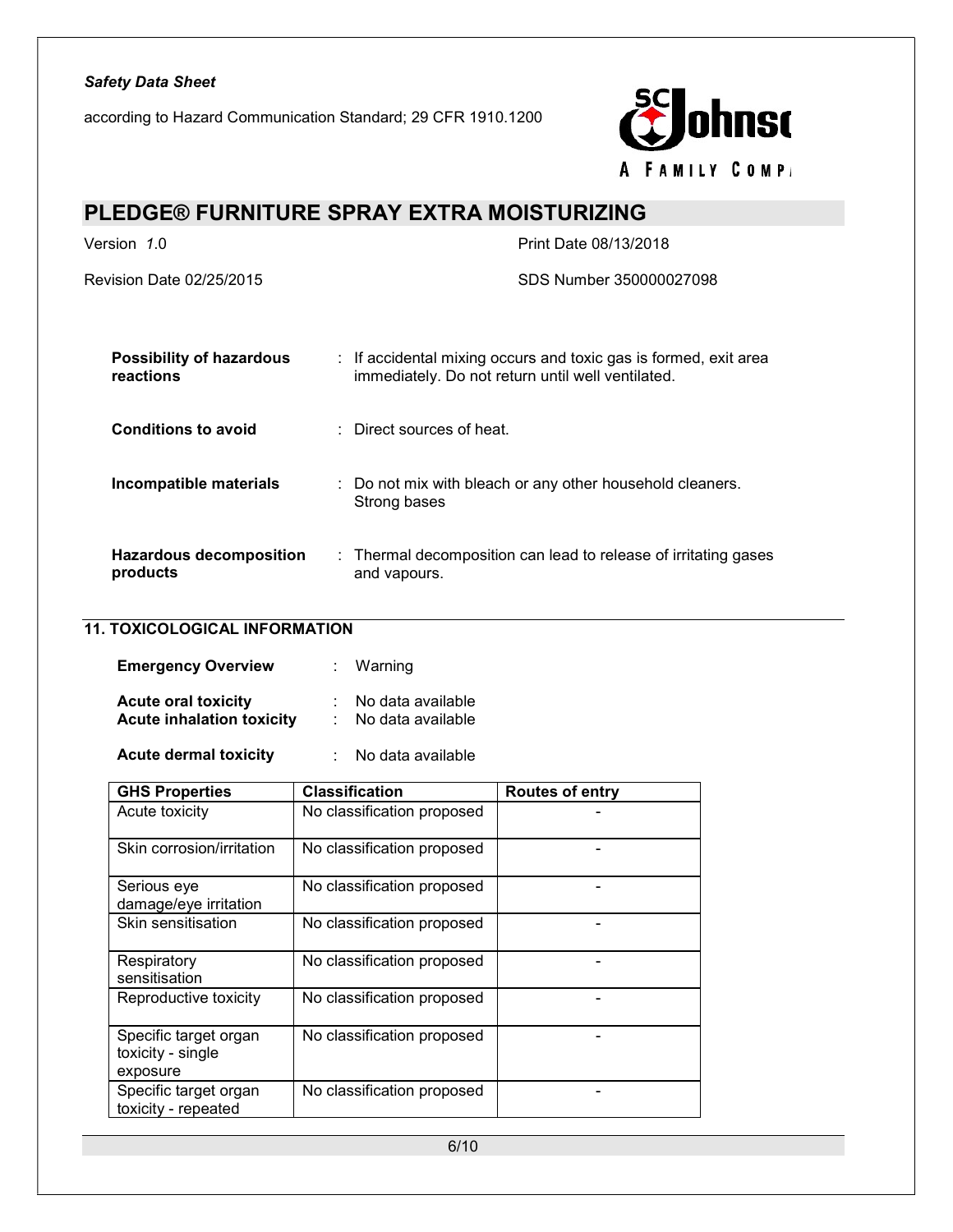according to Hazard Communication Standard; 29 CFR 1910.1200



## PLEDGE® FURNITURE SPRAY EXTRA MOISTURIZING

Version 1.0 Print Date 08/13/2018

Revision Date 02/25/2015 SDS Number 350000027098

| exposure          |                            |  |
|-------------------|----------------------------|--|
| Aspiration hazard | No classification proposed |  |
|                   |                            |  |

Aggravated Medical **Example 2: None known**. **Condition** 

## 12. ECOLOGICAL INFORMATION

Product : The product itself has not been tested.

#### **Toxicity**

The ingredients in this formula have been reviewed and no adverse impact to the environment is expected when used according to label directions.

### Toxicity to fish

| <b>Components</b>                     | End point   Species  | Value | <b>Exposure</b><br>time |
|---------------------------------------|----------------------|-------|-------------------------|
| Naphtha, petroleum, light<br>alkvlate | No data<br>available |       |                         |

#### Toxicity to aquatic invertebrates

| <b>Components</b>                     | End point   Species  | Value | <b>Exposure</b><br>time |
|---------------------------------------|----------------------|-------|-------------------------|
| Naphtha, petroleum, light<br>alkvlate | No data<br>available |       |                         |

#### Toxicity to aquatic plants

| <b>Components</b>                     | End point   Species  | Value | <b>Exposure</b><br>time |
|---------------------------------------|----------------------|-------|-------------------------|
| Naphtha, petroleum, light<br>alkvlate | No data<br>available |       |                         |

### Persistence and degradability

| Component                             | <b>Biodegradation</b> | <b>Exposure</b><br>time | Summarv |
|---------------------------------------|-----------------------|-------------------------|---------|
| Naphtha, petroleum, light<br>alkvlate | No data available     |                         |         |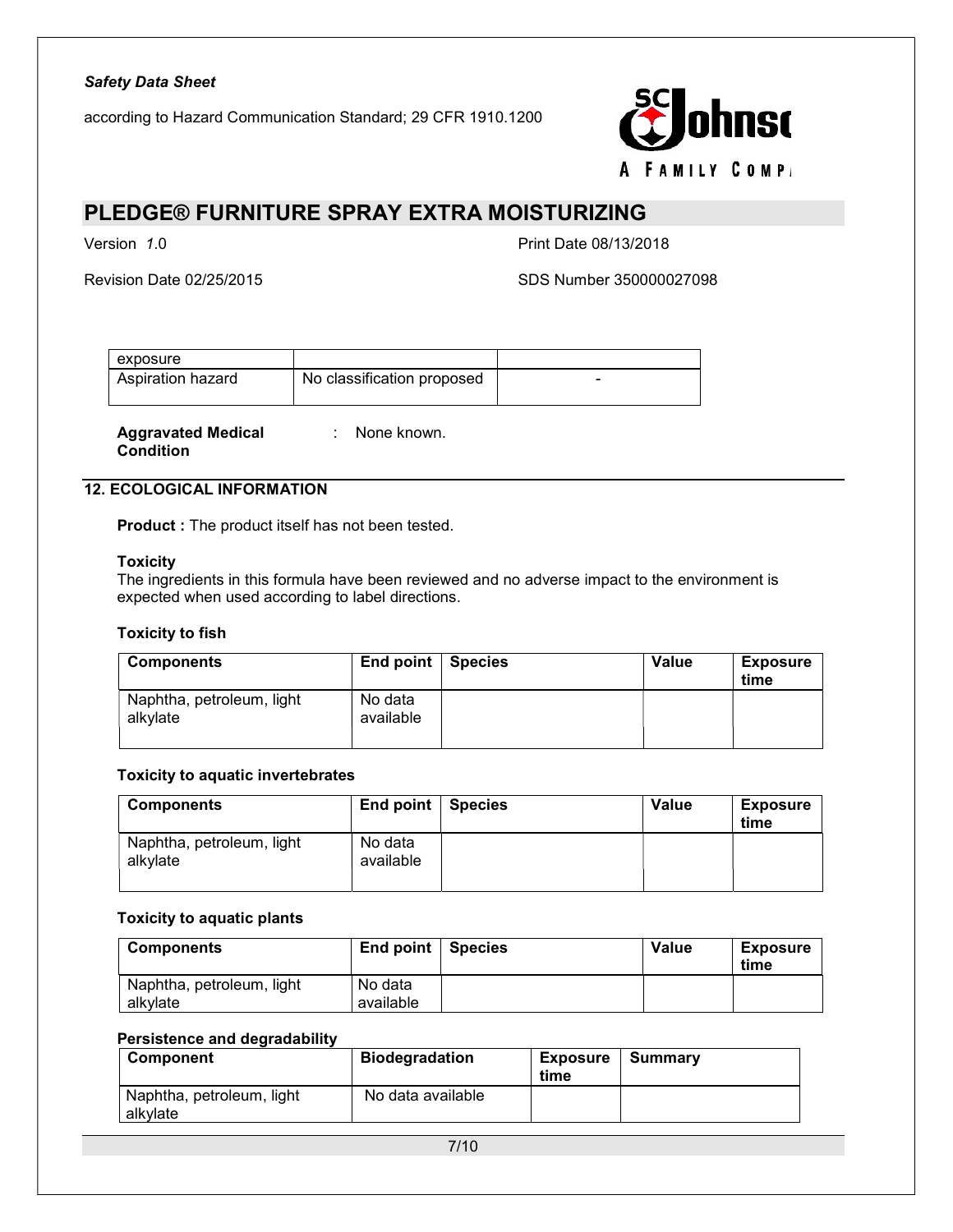according to Hazard Communication Standard; 29 CFR 1910.1200



# PLEDGE® FURNITURE SPRAY EXTRA MOISTURIZING

Version 1.0 Print Date 08/13/2018

Revision Date 02/25/2015 SDS Number 350000027098

### Bioaccumulative potential

| Component                             | <b>Bioconcentration</b><br>factor (BCF) | <b>Partition Coefficient n-</b><br>Octanol/water (log) |
|---------------------------------------|-----------------------------------------|--------------------------------------------------------|
| Naphtha, petroleum, light<br>alkvlate | No data available                       | No data available                                      |

### Mobility

| ∣ Component                           | End point         | Value |
|---------------------------------------|-------------------|-------|
| Naphtha, petroleum, light<br>alkvlate | No data available |       |

Other adverse effects : None known.

## 13. DISPOSAL CONSIDERATIONS

 Consumer may discard empty container in trash, or recycle where facilities exist.

## 14. TRANSPORT INFORMATION

Please refer to the Bill of Lading/receiving documents for up-to-date shipping information.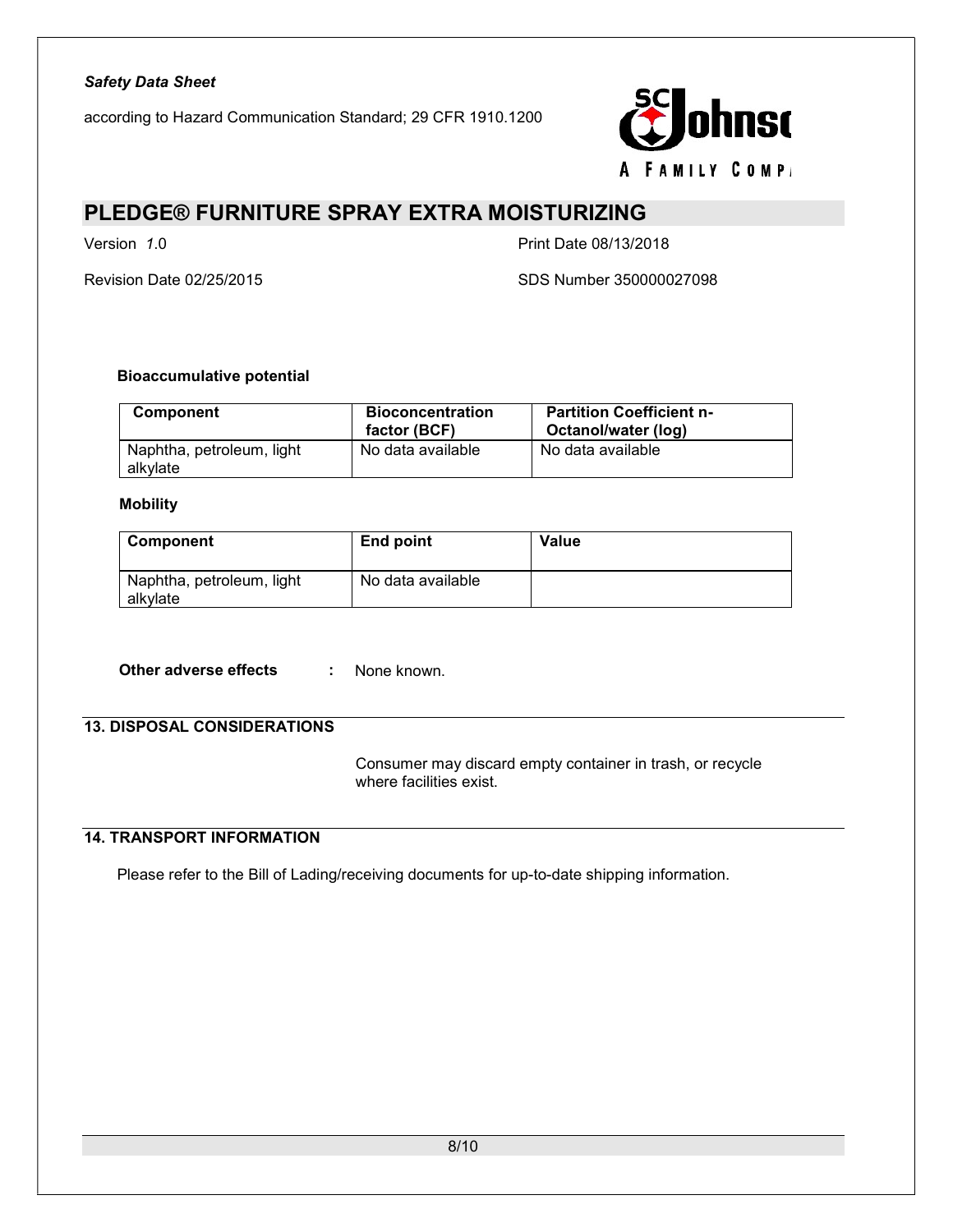according to Hazard Communication Standard; 29 CFR 1910.1200



# PLEDGE® FURNITURE SPRAY EXTRA MOISTURIZING

Version 1.0 **Print Date 08/13/2018** 

Revision Date 02/25/2015 SDS Number 350000027098

|                         | <b>Land transport</b> | Sea transport       | Air transport         |
|-------------------------|-----------------------|---------------------|-----------------------|
| <b>UN number</b>        | 1950                  | 1950                | 1950                  |
| <b>UN proper</b>        | UN 1950 AEROSOLS,     | <b>UN 1950</b>      | UN 1950 AEROSOLS,     |
| shipping name           | Non-Flammable, 2.2,   | AEROSOLS, Non-      | Non-Flammable, 2.2,   |
|                         | LTD QTY               | Flammable, 2.2, LTD | <b>LTD QTY</b>        |
|                         |                       | QTY                 |                       |
| <b>Transport hazard</b> | 2.2                   | 2                   | 2.2                   |
| class(es)               |                       |                     |                       |
| Packing group           |                       |                     |                       |
|                         |                       |                     |                       |
| Environmental           |                       |                     |                       |
| hazards                 |                       |                     |                       |
| <b>Special</b>          | Limited quantities    | Limited quantities  | Limited quantities    |
| precautions for         | derogation may be     | derogation may be   | derogation may be     |
| user                    | applicable to this    | applicable to this  | applicable to this    |
|                         | product, please check | product, please     | product, please check |
|                         | transport documents.  | check transport     | transport documents.  |
|                         |                       | documents.          |                       |

## 15. REGULATORY INFORMATION

| <b>Notification status</b> | : All ingredients of this product are listed or are excluded from<br>listing on the U.S. Toxic Substances Control Act (TSCA)<br>Chemical Substance Inventory. |
|----------------------------|---------------------------------------------------------------------------------------------------------------------------------------------------------------|
| <b>Notification status</b> | : All ingredients of this product comply with the New Substances<br>Notification requirements under the Canadian Environmental<br>Protection Act (CEPA).      |
| California Prop. 65        | : This product does not contain any chemicals known to State of<br>California to cause cancer, birth defects, or any other<br>reproductive harm.              |